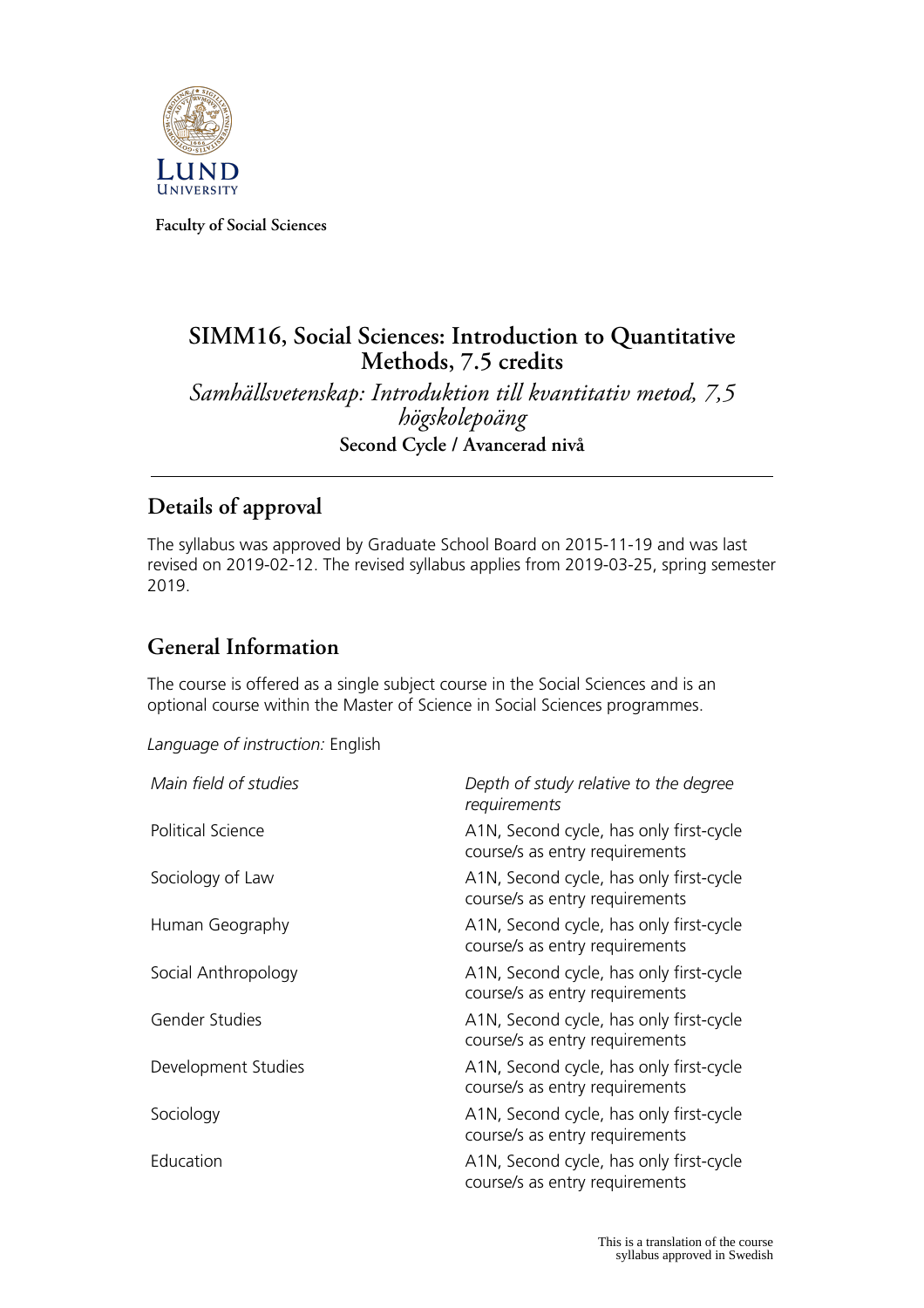### **Learning outcomes**

Upon completion of the course the students shall:

#### **Knowledge and understanding**

• demonstrate an understanding of basic concepts and fundamental principles associated with quantitative methods

#### **Competence and skills**

- independently and with proficiency, show the ability to perform basic statistical analysis
- independently and with proficiency, demonstrate a working knowledge of SPSS
- independently and with proficiency, select the appropriate method, interpret the outcome and report the results
- independently and with proficiency, be able to formulate and in an appropriate way examine a hypothesis about a causal relationship

#### **Judgement and approach**

- assimilate and reflect on texts (reports or scientific papers) where the argument is based on basic statistical analysis in a knowledgeable, independent and theoretically informed way
- critically and independently reflect on methodological aspects of such analysis

#### **Course content**

The aim of this course is for students with little prior knowledge of quantitative methods to develop an understanding of the basic concepts and fundamental principles guiding the use of quantitative methods, acquire basic practical skills with regard to the performance of statistical analysis and develop the ability to critically assess quantitative research. The participants formulate a research question that includes a hypothesized causal relationship and that can be addressed using an available dataset. During the course different techniques for processing and analyzing data will be introduced and the participants will, mainly under teacher supervision, work on answering their own research question using the tools presented to them in the lectures. Participants will also learn to assimilate and evaluate existing quantitative social science research as it is presented in scientific journals and/or reports.

## **Course design**

Teaching includes lectures, teacher assisted exercises in practical statistical analysis (computer lab work) and seminars. The course is teaching intensive and requires a high degree of participation.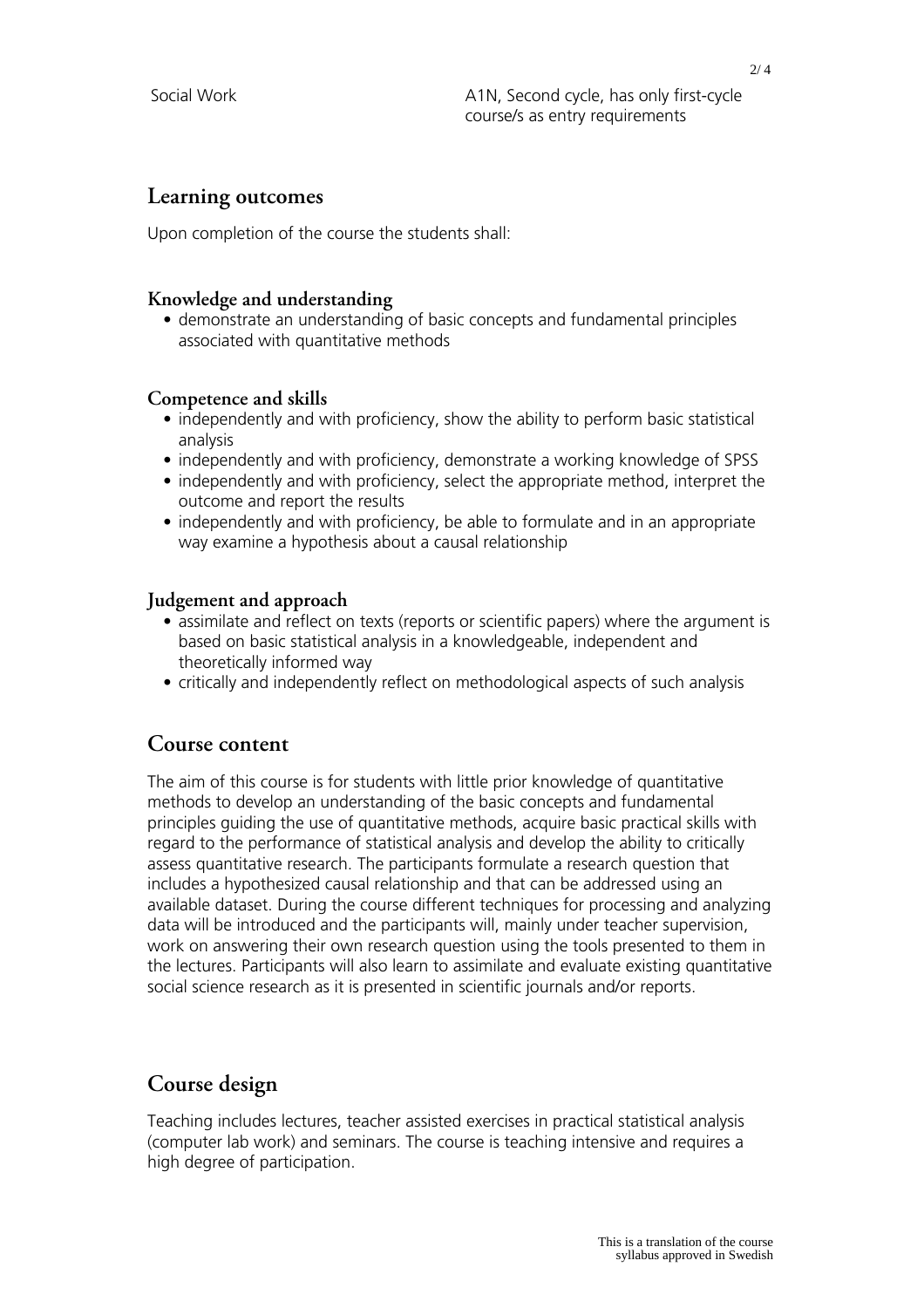### **Assessment**

The learning outcomes will be examined through two papers, the first presenting results of applied analysis, and the second providing a critical assessment of quantitative research studies.

The course includes opportunities for assessment at a first examination, a re-sit close to the first examination and a second re-sit for courses that have ended during that school year. Two further re-examinations on the same course content are offered within a year of the end of the course. After this, further re- examination opportunities are offered but in accordance with the current course syllabus.

The examiner, in consultation with Disability Support Services, may deviate from the regular form of examination in order to provide a permanently disabled student with a form of examination equivalent to that of a student without a disability.

*Subcourses that are part of this course can be found in an appendix at the end of this document.*

## **Grades**

Marking scale: Fail, E, D, C, B, A.

The grade for a non-passing result is Fail. The student's performance is assessed with reference to the learning outcomes of the course. For the grade of E the student must show acceptable results. For the grade of D the student must show satisfactory results. For the grade of C the student must show good results. For the grade of B the student must show very good results. For the grade of A the student must show excellent results. For the grade of Fail the student must have shown unacceptable results.

At the start of the course, students are informed about the learning outcomes stated in the syllabus and about the grading scale and how it is applied on the course.

The overall grade for the course is based 75% on the first paper (applied analysis) and 25% on the second paper (assessment of quantitative research.) For a grade of Pass on the entire course, the student must have been awarded at least E on all assessments for which the grading scale A–E+Fail applies, and the grade of Pass on all assessments for which the grading scale Pass with Distinction Pass – Fail applies. The student must also have participated in all compulsory components.

### **Entry requirements**

To be eligible for the course the student must have 150 credits including a graded thesis for the degree of Bachelor, or a completed major, in the Social Sciences, or another equivalent subject.

A good command of English language both spoken and written, equivalent to English 6/B (advanced) proficiency in the Swedish secondary system, is required. Equivalence assessments will be made according to national guidelines.